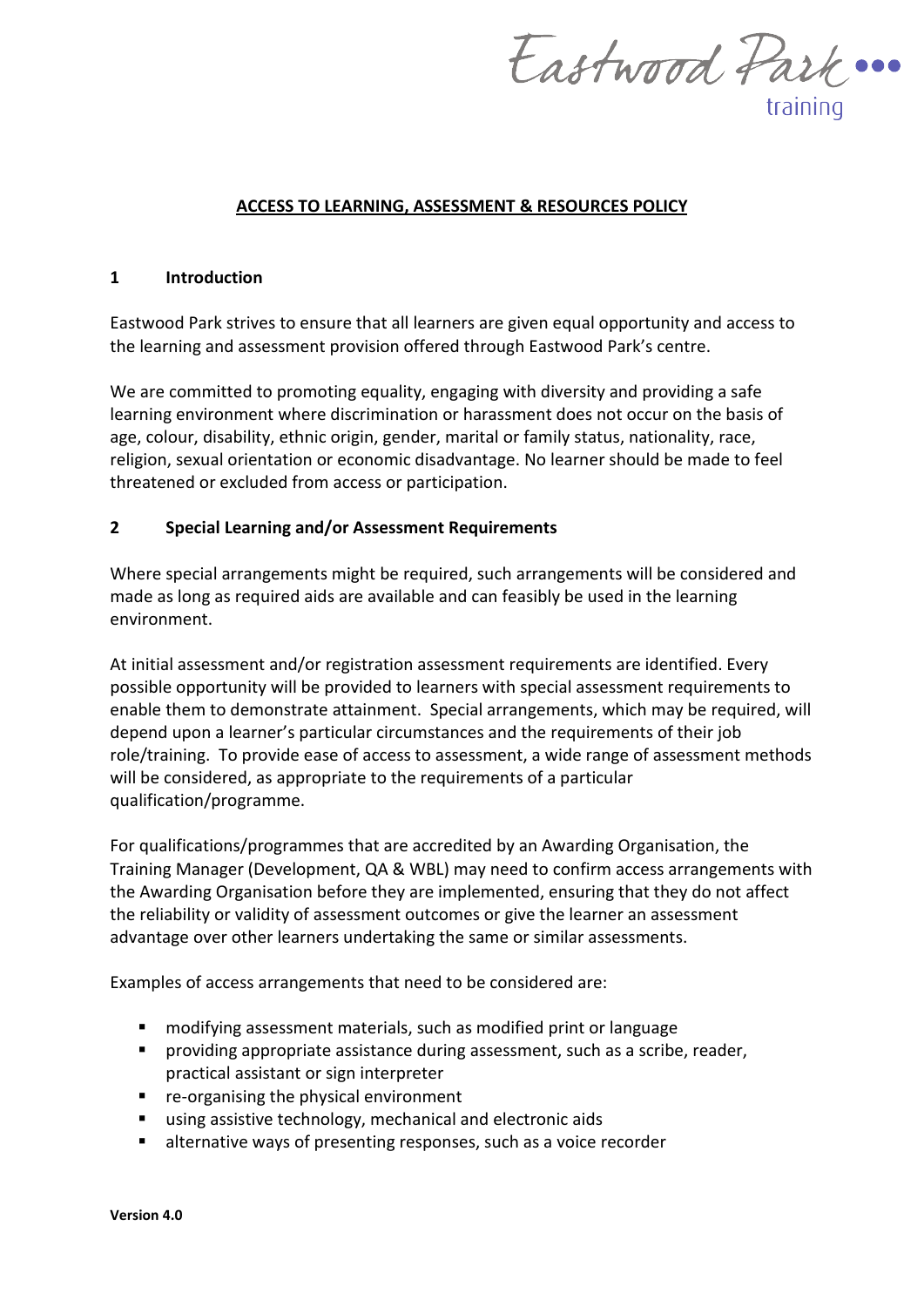## **3 Supporting Learners**

Support is available for learners who may experience difficulties during a course for reasons, such as:

- **Learning difficulties**
- **Dyslexia**
- **Dyscalculia**
- **Dyspraxia**
- **Social, Emotional and Mental Health (SEMH)**
- **Visual impairment**
- **Hearing impairment**
- **Autism**
- **Asperger Syndrome**
- English as an Additional Language (EAL)

Learners are given the opportunity to inform Eastwood Park of any learning support they may require when the programme/qualification is booked, when joining instructions are completed and at registration.

When Eastwood Park is informed of a learning support requirement, prior to registration or at induction, the Training Administrator makes contact to discuss any requirements they might have. A record of the discussion, details of support and recommended actions are entered on to a Learner Support Plan and emailed to the trainer/assessor prior to the commencement of the programme.

If a learner informs Eastwood Park at registration the Training Administrator will meet with them during the morning of the first day to discuss any requirements and the outcomes will be put on to a Learner Support Plan and passed to the trainer that day.

For work-based learners, an initial assessment is carried out with individual learners before they start their programme/qualification. Any special assessment requirements identified are recorded and a plan to support these are agreed.

## **4 Document Management**

### **4.1 Version Control**

| Version:               | 4.0              |
|------------------------|------------------|
| Date of version:       | $20th$ July 2021 |
| Approved by:           | Lisa Slevin      |
| Confidentiality level: | Public           |